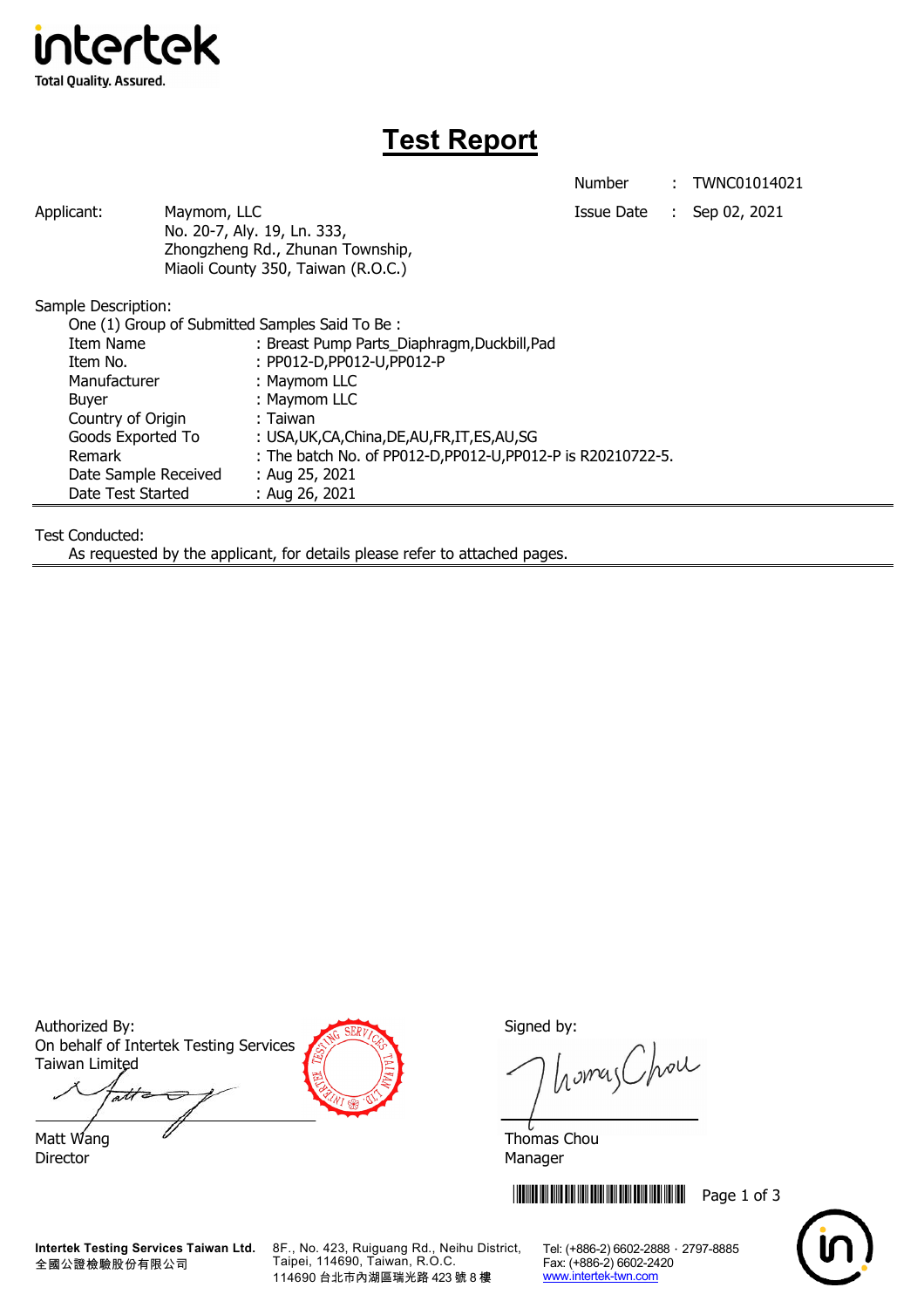

Test Conducted :

#### Number : TWNC01014021

### **1. Overall Migration Test**

With reference to Commission Regulation (EU) No. 10/2011 and its Amendments, the migration test was conducted once.

I. Test Condition: 40 ℃ for 2 hours

II. Test Result: Food Simulant: 50%(w/v) ethanol Tested Sample Result (mg/dm<sup>2</sup>) (1/2/3) ND

### Remarks:  $ND$  = Not detected Detection limit =  $1 \text{ mg/dm}^2$ Solvents & test condition were selected based on applicant's request.

## **2. Specific Migration of Bisphenol-A (BPA) Test**

With reference to European Commission regulation (EU) No. 10/2011 and its amendments, the migration test was conducted once.

I. Test Condition: 40℃ for 2 hours

II. Test Result Food Simulant: 50%(w/v) ethanol Tested Sample Result (mg/kg food) (1/2/3) ND

Remarks: ND = Not detected Detection limit =  $0.05$  mg/kg food Solvents & test condition were selected based on applicant's request.

Tested Components:

- (1) Semitransparent plastic part
- (2) Semitransparent plastic part
- (3) Semitransparent plastic part

**Intertek Testing Services Taiwan Ltd.** 全國公證檢驗股份有限公司

8F., No. 423, Ruiguang Rd., Neihu District, Taipei, 114690, Taiwan, R.O.C. 114690 台北市內湖區瑞光路 423 號 8 樓

Tel: (+886-2) 6602-2888 · 2797-8885 Fax: (+886-2) 6602-2420 www.intertek-twn.com

**THEFT THEFT THEFT THEFT THE THEFT THEFT THEFT THEFT THEFT THEFT THEFT THEFT THEFT THEFT THEFT THEFT THEFT THEFT**